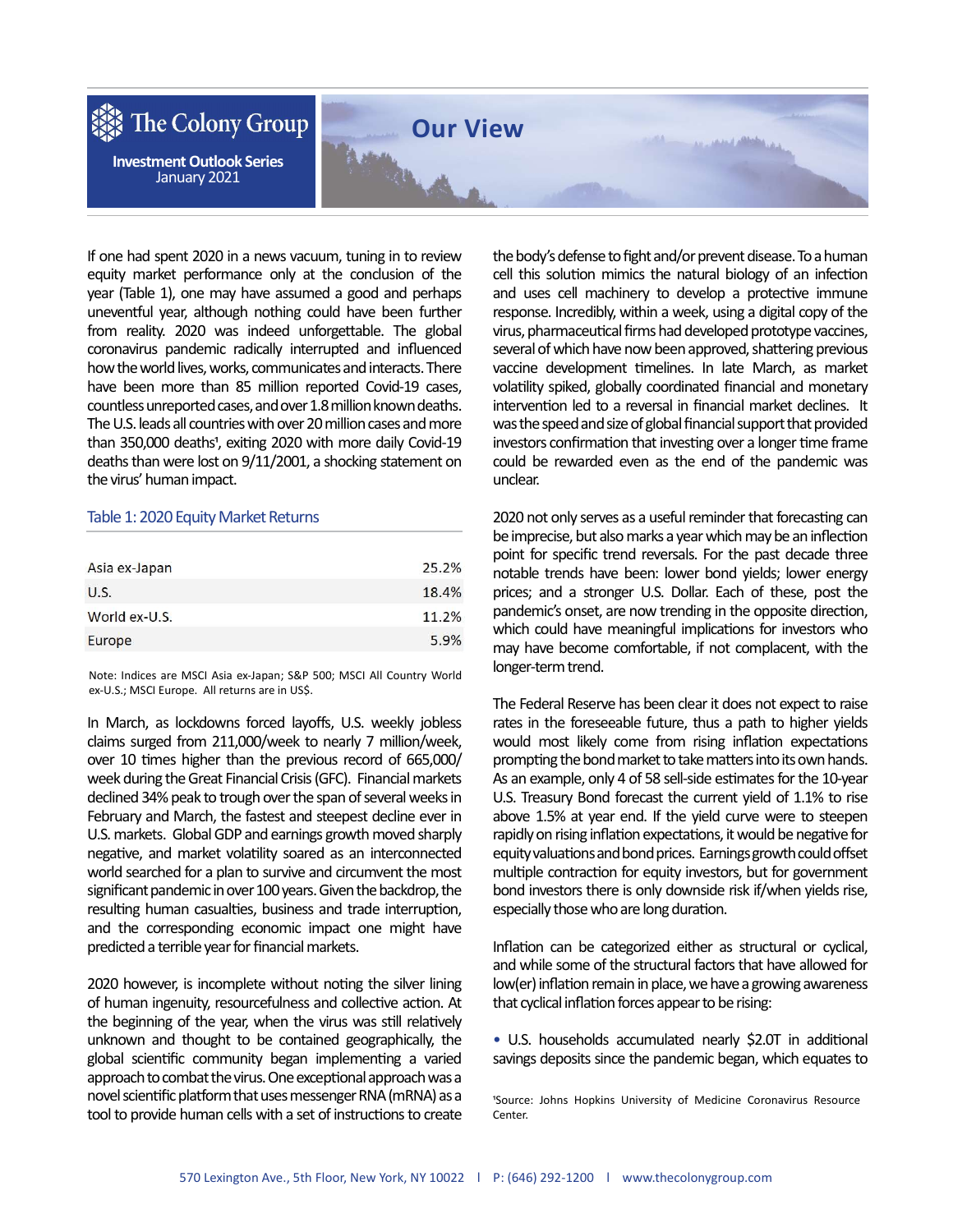nearly 10% of U.S. GDP. Additional stimulus measures passed in late December will add to that amount, as further stimulus is more likely with the U.S. Senate now evenly split post the Georgia election results. The rollout of vaccines globally will eventually lead to the end of the pandemic, and presumably unleash a significant amount of pent-up demand (travel, recreation, services, etc.) at a time when savings rates are elevated, and the growth rate of money supply is at a 60-year high.

• Commodity prices such as energy, metals and agriculture, are rising since the early weeks of the pandemic. Oil prices, as an example, have rebounded substantial since the massive selloff in March/April. Presumably, a resumption of economic demand combined with a prolonged drop off in energy capital expenditures over the last decade could combine to allow for further price inflation.

• Inventory levels are low as companies have run operations lean during the pandemic to reduce costs and save working capital. An economic rebound would lead to both increased demand for goods but also a re-stocking of inventories at a time when the U.S. dollar has weakened (13% since the March peak<sup>2</sup>).This ultimately could lead to higher prices assuming corporations choose to pass on their higher costs to consumers.

The outperformance of U.S. equities over the last decade has been notable  $(+196.5%)$  and has been supported by a relatively strong U.S. Dollar. Recent U.S. Dollar weakness is thus notable, and if investors' perceptions change due to a weak U.S. Dollar regime, then both the U.S. equity and bond markets become relatively less attractive to non-U.S. investors. Therefore, as investors look around the world to where they might invest, we continue to believe developing Asian equities are fundamentally attractive, and a possible beneficiary for funds rotating from the U.S.

Finally, the disruption to life, work and businesses caused by the pandemic has been unprecedented. Industries and numerous large and respected companies were, and still are, at the mercy of the pandemic, both from government mandated restrictions as well as consumer preferences. With the pace of innovation accelerating, in our opinion, it is clear there will continue to be tremendous opportunities for investors. The pace of change for companies will ultimately become a risk, or an opportunity, depending on their ability to adapt.

• Genomics: The speed of innovation is captured with Pfizer and Moderna developing Covid vaccine prototypes in a week using mRNA technology. Healthcare is utilizing the intersection of genomics and gene editing via the use of CRISPR technology, with artificial intelligence to create massive advances in targeted therapies.

• Material Science: Graphene is a carbon-based allotrope that is 100 times stronger than steel and yet lighter, flexible and transparent, the applications for which will be numerous in technology, construction, leisure goods and more.

• Fintech: Blockchain is allowing companies to process and record transactions and track assets in a business network, reducing risk and cutting costs for all involved.

• Energy Storage: Advancements in batteries are helping transition away from fossil fuel dependence. Lithium-ion battery costs have dropped 85% in the last decade, making electric vehicles and energy storage commercially viable.

While this list illuminates only a few areas of innovation, it reminds us that investing requires forward looking. 2021 will have a new set of challenges, some unforeseen, but it seems that one of the great reminders of this last year is that investing requires a longer-term time frame, and the resolve to invest in the face of volatility. Bond yields in today's market generate negative real returns, and with the possibility of increasing cyclical inflation, it appears to us that the tailwind of the last 40 years in the bond market is over. As a result, investors, with an appropriate time frame, should find compelling opportunities in equities as innovation accelerates. Some of these opportunities will occur outside the U.S., making this a good time, in our opinion, to diversify one's portfolio, with Asia remaining our preferred geography.

<sup>3</sup>Source: Bloomberg. S&P 500 versus MSCI All Country World Index, 12/31/2010 – 12/31/2020.

<sup>&</sup>lt;sup>2</sup>Source: Bloomberg. U.S. Dollar Index spot rate.